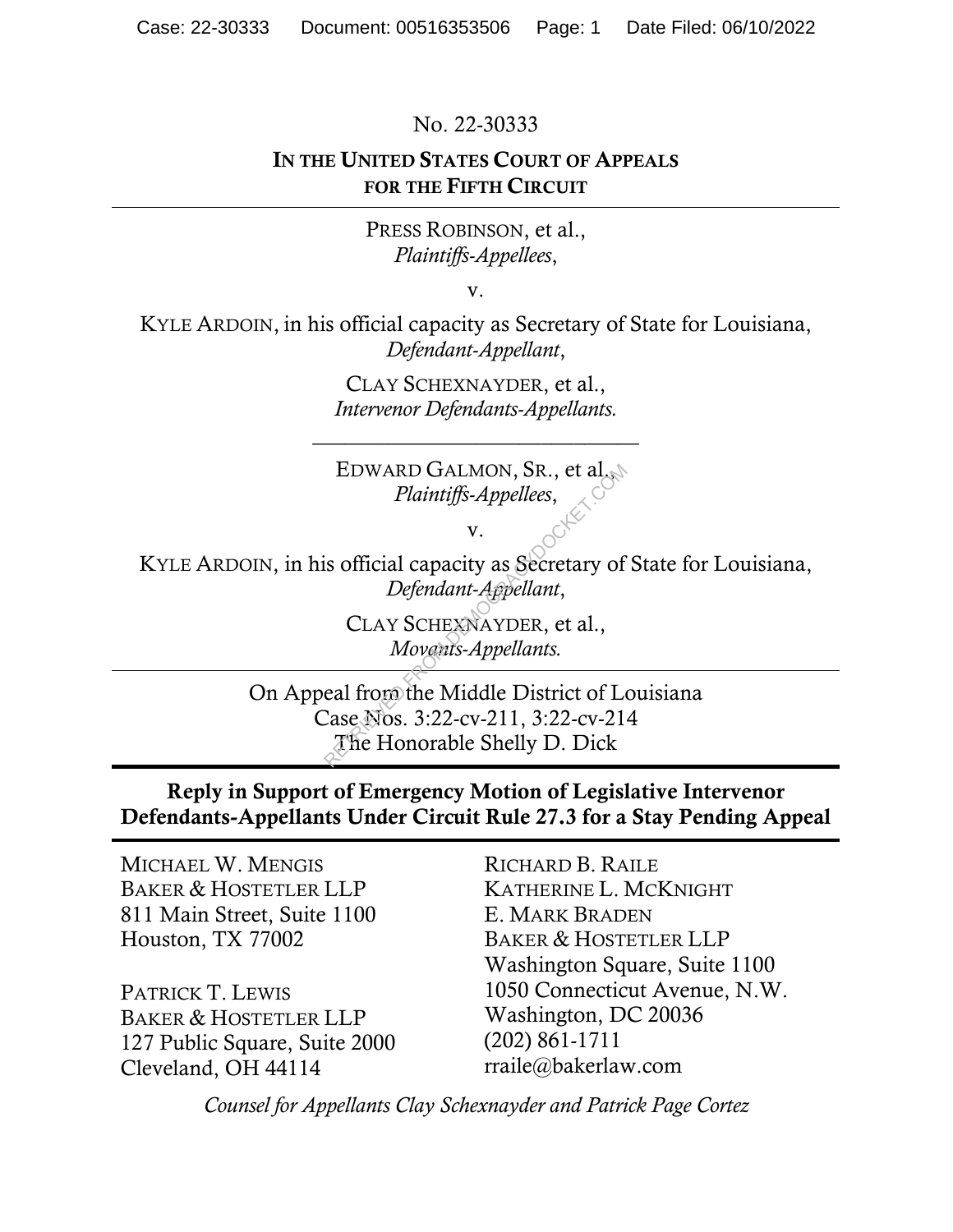[Additional Counsel for Clay Schexnayder and Patrick Page Cortez]

ERIKA DACKIN PROUTY BAKER & HOSTETLER LLP 200 Civic Center Dr., Suite 1200 Columbus, OH 43215

RENEE M. KNUDSEN BAKER & HOSTETLER LLP Washington Square, Suite 1100 1050 Connecticut Avenue, N.W. Washington, DC 20036

RETRIEVED FROM DEMOCRACYDOCKET.COM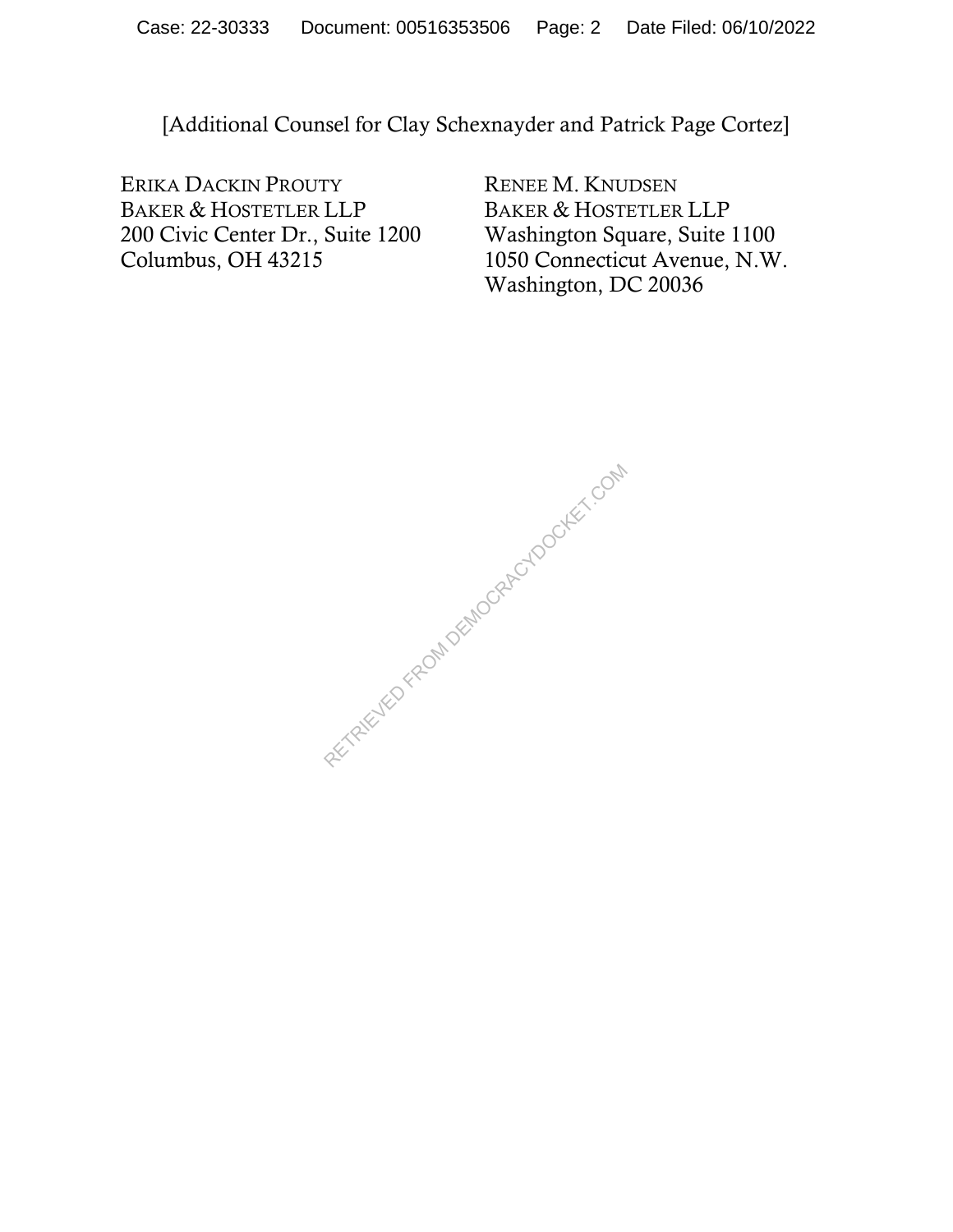### Certificate of Interested Persons

#### *Robinson, et al. v. Ardoin, et al.*, Case No. 22-30333

Pursuant to Fifth Cir. R. 28.2.1, the undersigned counsel of record certifies that the following listed persons and entities as described in the fourth sentence of Rule 28.2.1 have an interest in the outcome of this case. These representations are made in order that the judges of this court may evaluate possible disqualifications or recusal.

Intervenor Defendants-Appellants (movants in the present motion): Clay Schexnayder and Patrick Page Cortez, in their official capacities as Speaker of the Louisiana House of Representatives and President of the Louisiana Senate, represented by Baker & Hostetler LLP attorneys Katherine L. McKnight, Richard B. Raile, E. Mark Braden, Michael W. Mengis, Patrick T. Lewis, Erika Dackin Prouty, and Renee M. Knudsen. Patrick Page Cortez, in their offici<br>
e of Representatives and Presiden<br>
ker & Hostetler LLP attorneys K<br>
ark Braden, Michael W. Mengis,<br>
nee M. Knudsen.<br>
ndant-Appellant: State of Louisia<br>
ndant-Appellant: State of Louisi

Intervenor Defendant-Appellant: State of Louisiana, by and through Attorney General Jeff Landry, represented by Louisiana's Office of the Attorney General attorneys Elizabeth Baker Murrill, Angelique Duhon Freel, Carey T. Jones, Jeffrey Michael Wale, Morgan Brungard, and Shae McPhee; and by Holtzman Vogel Josefiak Torchinsky PLLC attorneys Jason B. Torchinsky, Dallin B. Holt, and Phillip Michael Gordon.

Defendant-Appellant: Kyle Ardoin, in his official capacity as Secretary of State for Louisiana, represented by Shows, Cali & Walsh, LLP attorney John Carroll Walsh; and by Nelson Mullins Riley & Scarborough LLP attorneys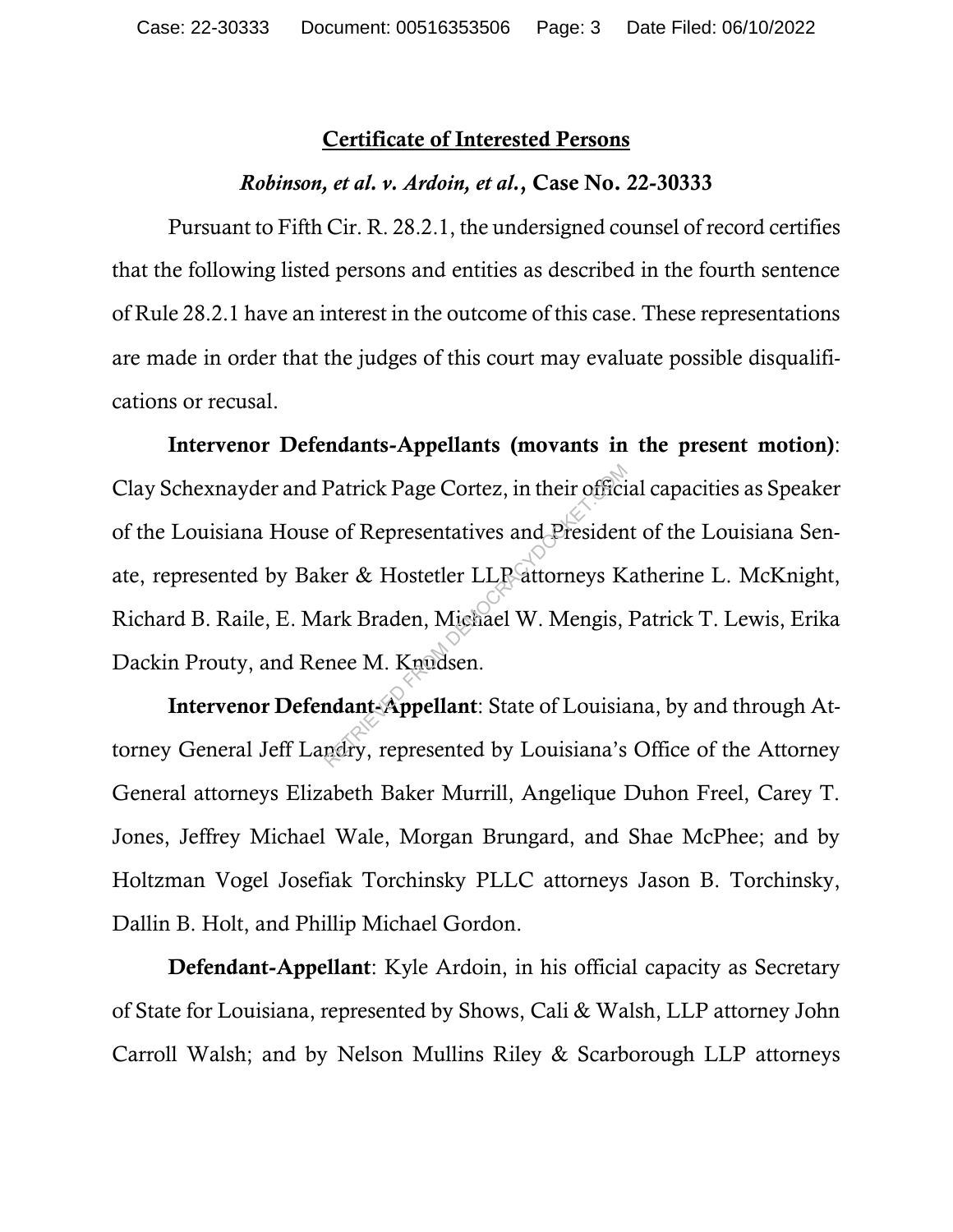Alyssa Riggins, Cassie Holt, John E. Branch, III, Phillip Strach, and Thomas A. Farr.

Plaintiffs-Appellees: Press Robinson, Edgar Cage, Dorothy Nairne, Edwin Rene Soule, Alice Washington, Clee Earnest Lowe, Davante Lewis, Martha Davis, Ambrose Sims, National for the Advancement of Colored People Louisiana State Conference (NAACP), Power Coalition for Equity and Justice, represented by Paul, Weiss, Rifkind, Wharton & Garrison LLP attorneys Adam Savitt, Amitav Chakraborty, Briana Sheridan, Daniel Sinnreich, Jonathan Hurwitz, Robert A. Atkins, Ryan Rizzuto, Yahonnes Cleary; and by the NAACP Legal Defense Fund attorneys Jared Evans, Kathryn C. Sadasivan, Leah C. Aden, Sara Sara Rohani, Stuart C. Naifeh, and Victoria Wenger; and by ACLU of Louisiana attorneys Nora Ahmed, and Stephanie Legros; and by the ACLU attorneys Samantha Osaki, Sarah E Brannon, Sophia Lin Lakin, and Tiffany Alora Thomas; and by attorneys Tracie L. Washington; and by John Nelson Adcock. RETRIEU SCHOLEN (R. 1919)<br>Returneys Jared Evans, Kathryn<br>In Stuart C. Naifeh, and Victoria<br>Nora Ahmed, and Stephanie Leg<br>Saki, Sarah E Brannon, Sophia I<br>Tattorieys Tracie L. Washington

Plaintiffs-Appellees: Edward Galmon, Sr., Ciara Hart, Norris Henderson, and Tramelle Howard, represented by Elias Law Group LLP attorneys Abha Khanna, Jacob D Shelly, Jonathan Patrick Hawley, Lalitha D. Madduri, and Olivia Sedwick; and by Walters Papillion Thomas Cullens, LLC attorneys Jennifer Wise Moroux, Darrel James Papillion, and Renee' Chabert Crasto.

Movant: Vincent Pierre (Chairman of LLBC), represented by Arthur Ray Thomas of Arthur Thomas & Associates and Ernest L. Johnson, I.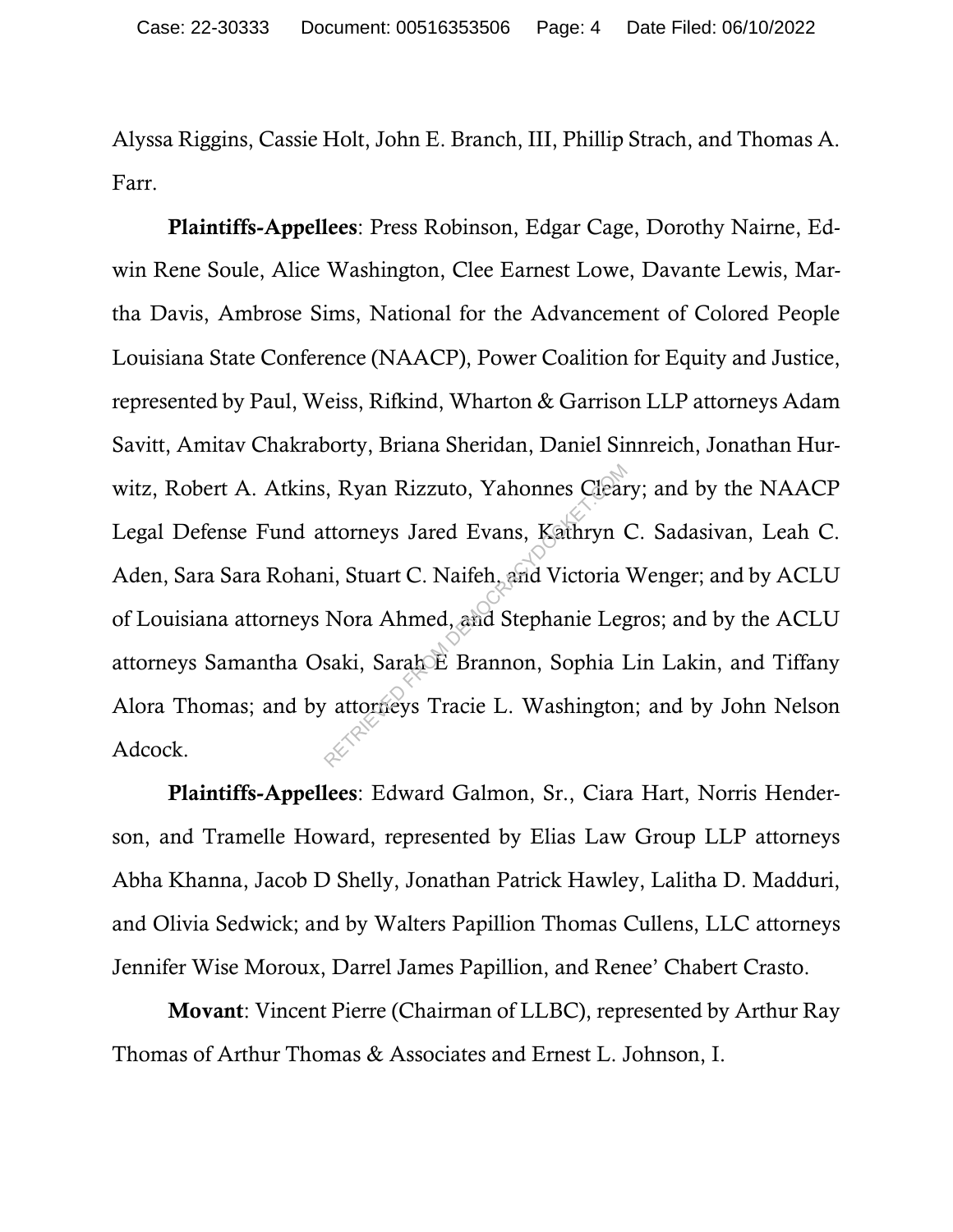Movant: Louisiana Legislative Black Caucus (LLBC), represented by Stephen M. Irving of Steve Irving LLC and Ernest L. Johnson, I.

Amici: Michael Mislove, Lisa J. Fauci, Robert Lipton, and Nicholas Mattei, represented by Jenner & Block LLP attorneys Alex S. Trepp, Andrew J. Plague, Jessica Ring Amunson, Keri L. Holleb Hotaling, and Sam Hirsch, and Barrasso Usdin Kupperman Freeman & Sarver, LLC attorneys Judy Y. Barrasso and Viviana Helen Aldous.

Dated: June 10, 2022 */s/ Richard B. Raile*

RICHARD B. RAILE

*Attorney of Record for Appellants Clay Schexnayder and Patrick Page Cortez*   $\frac{1}{s}$  RICHARD B. RA<br>RICHARD B. RA<br>Attorney of Recor<br>Schexnayder and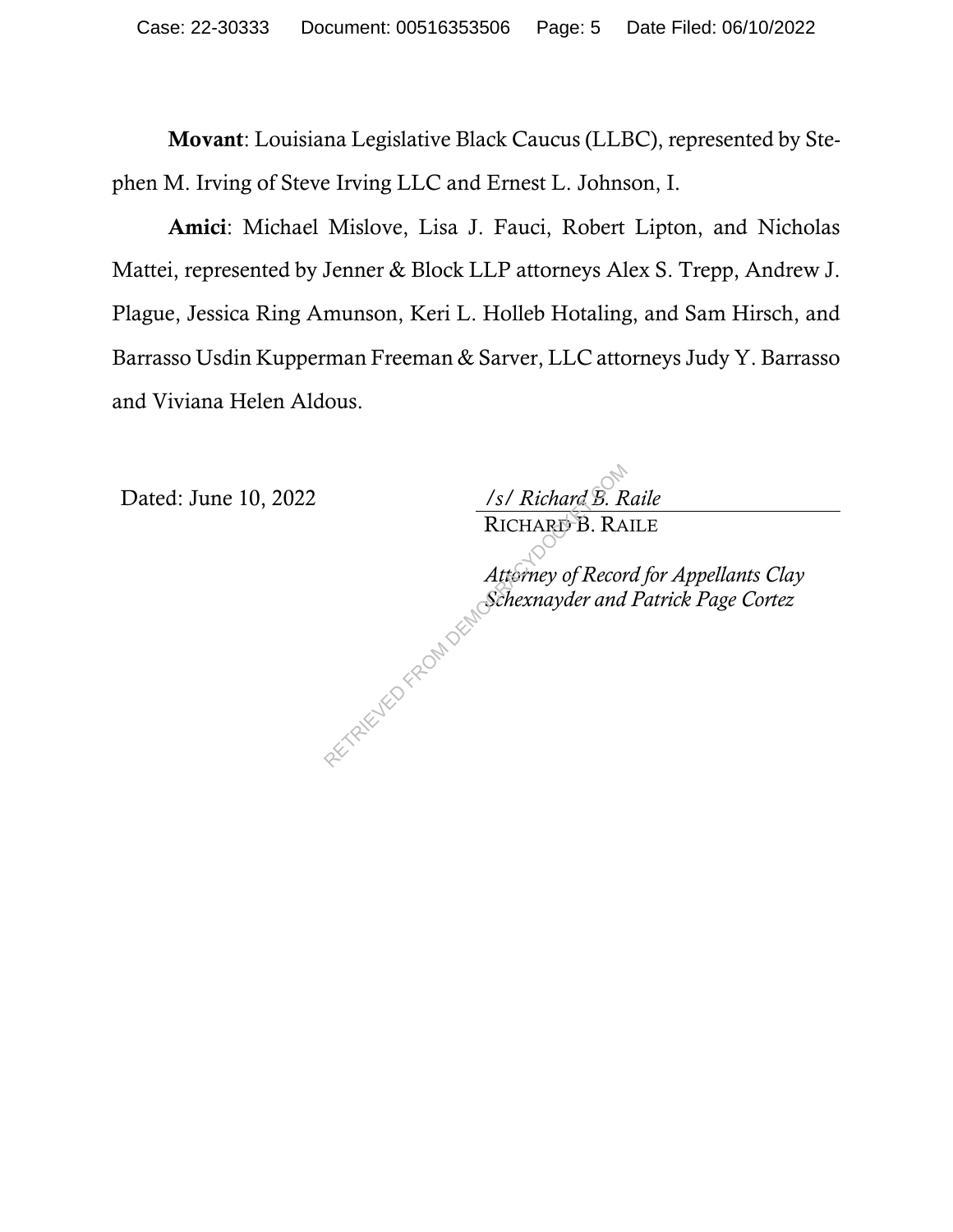# Table of Contents

RETRIEVED FROM DEMOCRACYDOCKET.COM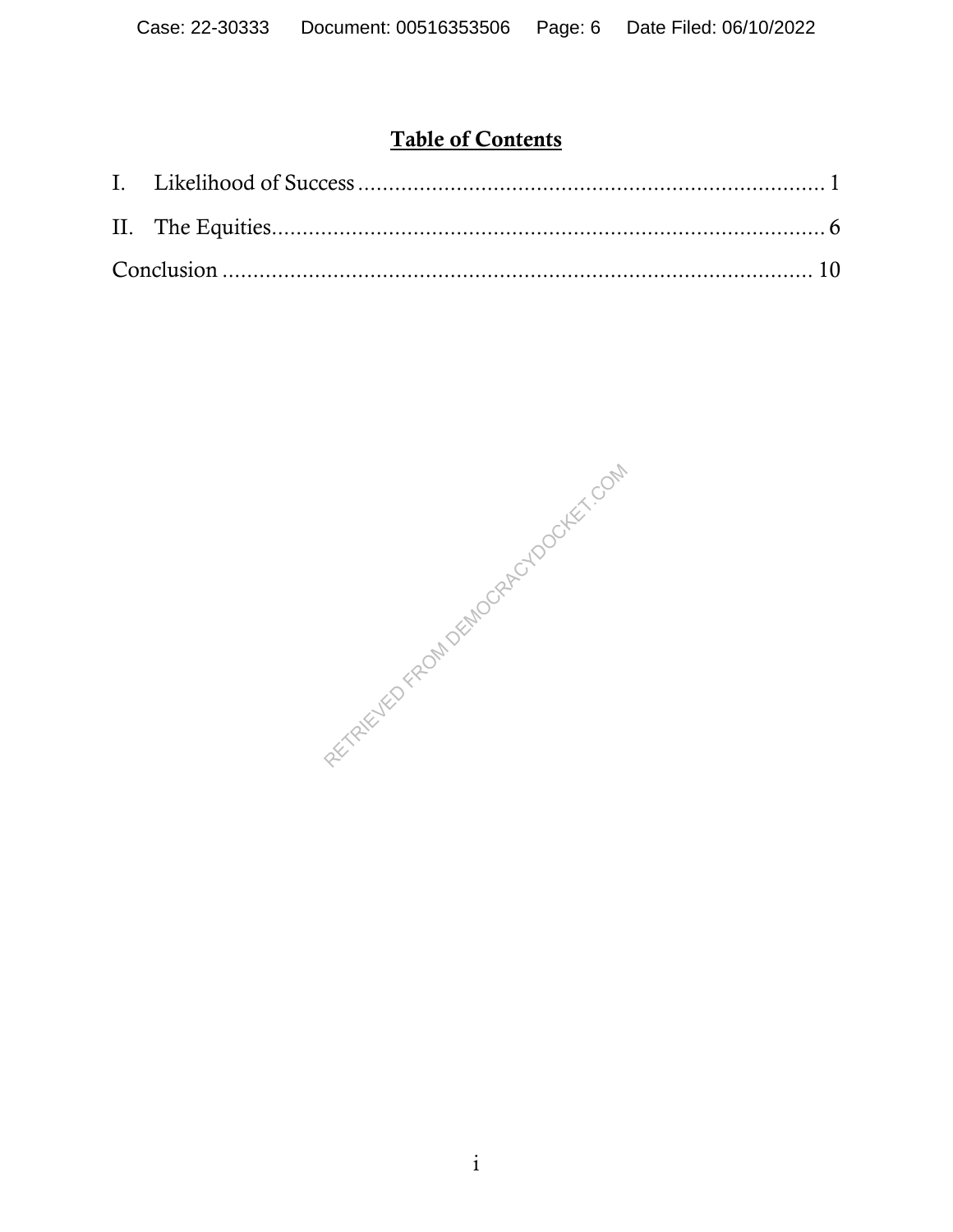# Table of Authorities

| Cases                                                                      |  |
|----------------------------------------------------------------------------|--|
| Bartlett v. Strickland,                                                    |  |
| Bethune-Hill v. Va. State Bd. of Elections,                                |  |
| Cooper v. Harris,                                                          |  |
| Covington v. North Carolina,                                               |  |
| E. Jefferson Coal. for Leadership & Dev. v. Par. of Jefferson              |  |
| Fairley v. Hattiesburg,                                                    |  |
| Gearlds v. Entergy Servs., Inc.,                                           |  |
| Growe v. Emison,                                                           |  |
| <i>Fill v. Milligan</i> ,<br>142 S. Ct. 879 (2022)<br>Merrill v. Milligan, |  |
| Republican Nat'l Comm. v. Democratic Nat'l Comm.,                          |  |
| Reno v. Bossier Par. Sch. Bd.,                                             |  |
| Tex. Democratic Party v. Abbott,                                           |  |
| Veasey v. Perry,                                                           |  |
| Wis. Legislature v. Wis. Elections Comm'n,                                 |  |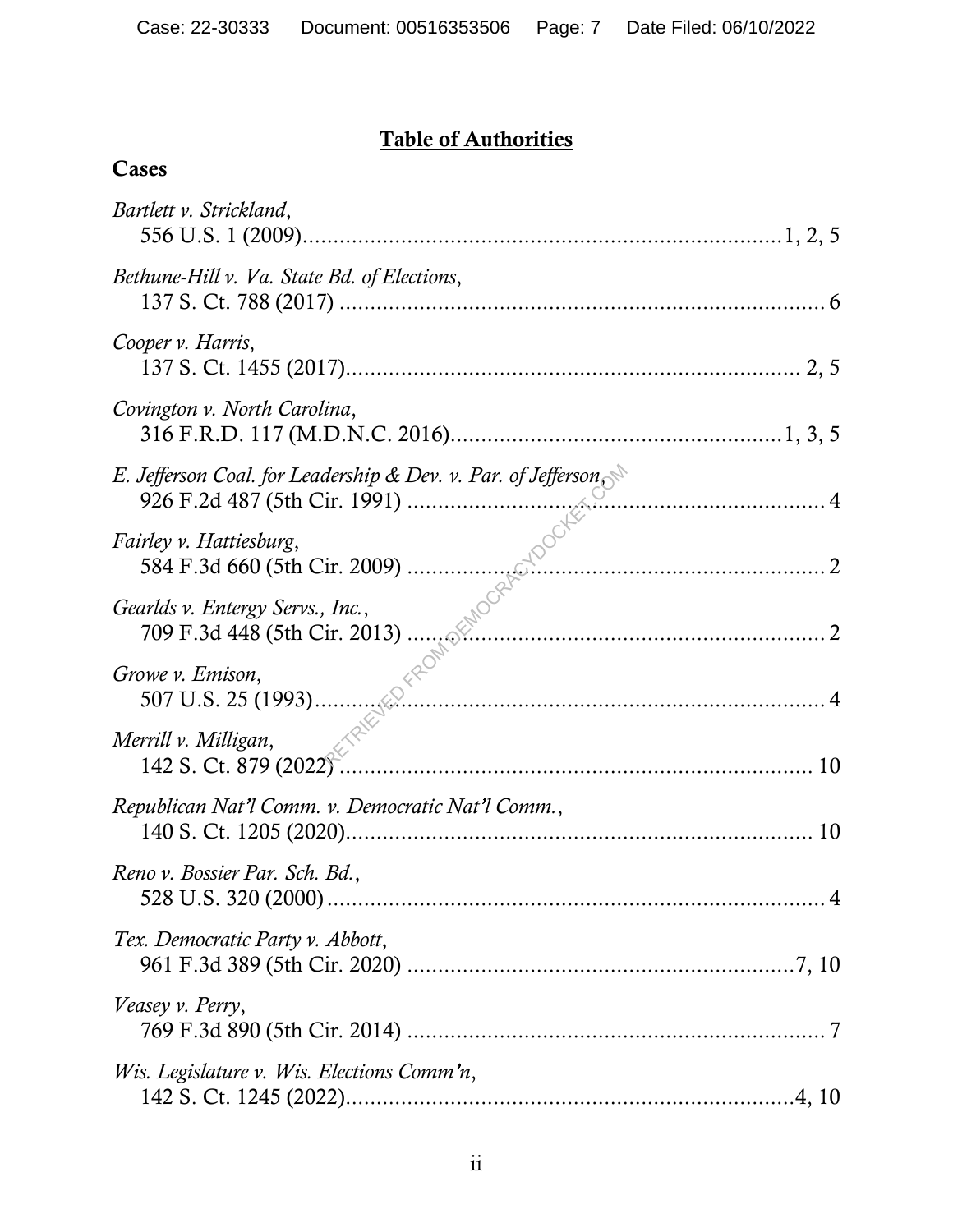# Other Authorities

| Bernard Grofman, Lisa Handley & David Lublin, Drawing Effective |  |
|-----------------------------------------------------------------|--|
| Minority Districts: A Conceptual Framework and Some Empirical   |  |
|                                                                 |  |

RETRIEVED FROM DEMOCRACYDOCKET.COM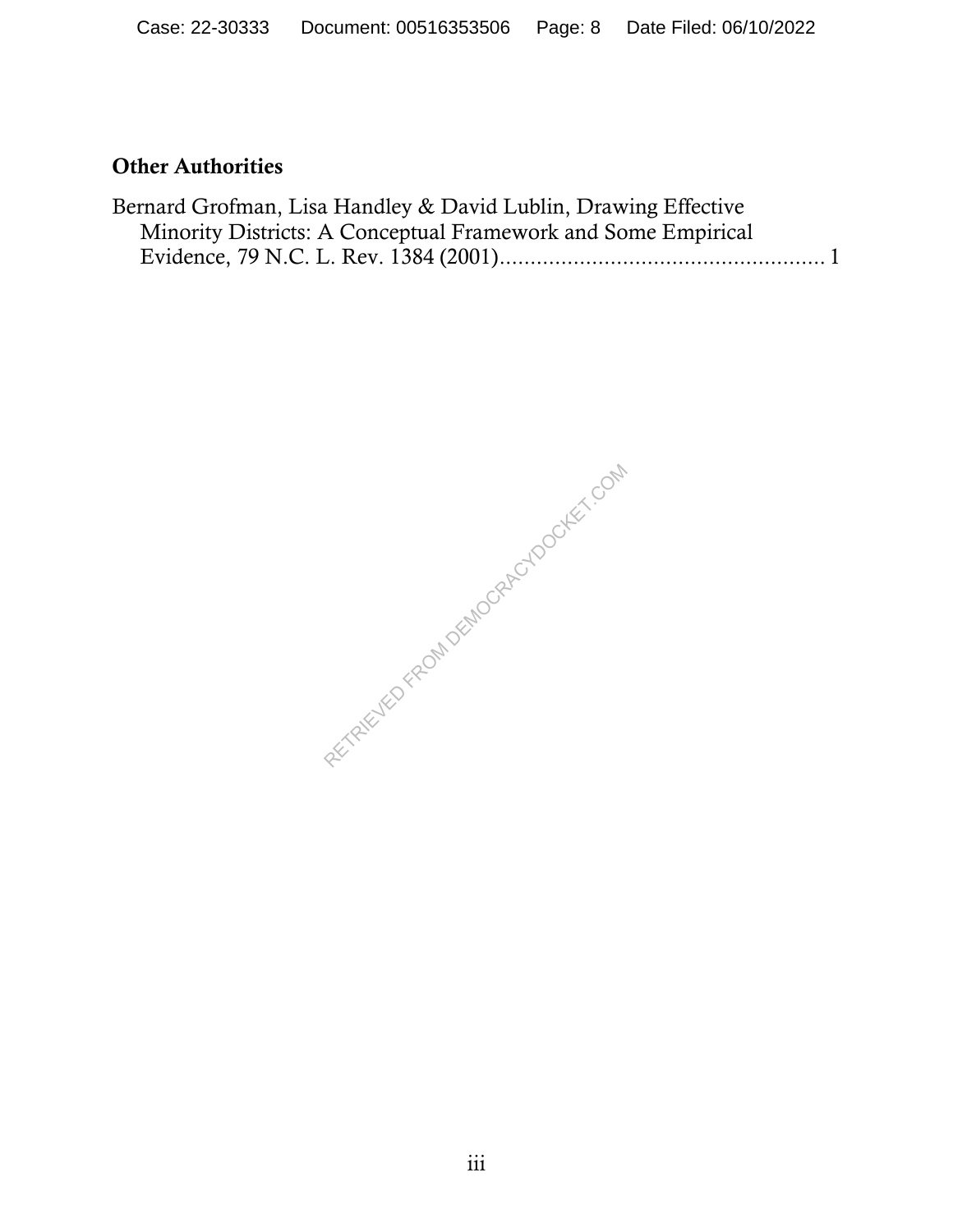Plaintiffs fail to refute the many reasons a stay pending appeal is warranted. This Reply brief addresses just a few of their failings.

### I. Likelihood of Success

Plaintiffs have little prospect of establishing at least the first and third *Gingles* preconditions.

A. The third precondition cannot be met "[i]n areas with substantial crossover voting." *Bartlett v. Strickland*, 556 U.S. 1, 24 (2009). Plaintiffs accuse Appellants of arguing that "any amount of crossover voting invariably defeats a finding [of] *Gingles* III," *Robinson* Opp. 12, but that is a straw man. The question does not turn on "any" crossover voting but on whether it is sufficiently robust that "a VRA remedy" is unnecessary to ensure equal opportunity. *Covington v. North Carolina*, 316 F.R.D. 117, 168 (M.D.N.C. 2016), *aff'd*, 137 S. Ct. 2211 (2017). Representing but on whether<br>
R.D. 117, 168 (M.D.N.C. 2016).<br>
R.D. 117, 168 (M.D.N.C. 2016).<br>
R.D. 117, 168 (M.D.N.C. 2016).<br>
The true that Appellants' argument exhalts argument.

It is therefore not true that Appellants' argument "would effectively preclude relief" in any case. *Robinson* Opp. 13. Often, high white bloc voting, combined with low minority turnout, necessitates districts above 50% minority VAP. One of Plaintiffs' experts, Dr. Lisa Handley, demonstrated in a leading law review article that, in many regions, districts at or above 50% minority VAP are necessary, but in many regions they are not. Bernard Grofman, Lisa Handley & David Lublin, Drawing Effective Minority Districts: A Conceptual Framework and Some Empirical Evidence, 79 N.C. L. Rev. 1384 (2001). That analysis speaks to the correct legal question. From Plaintiffs' experts' reports, it is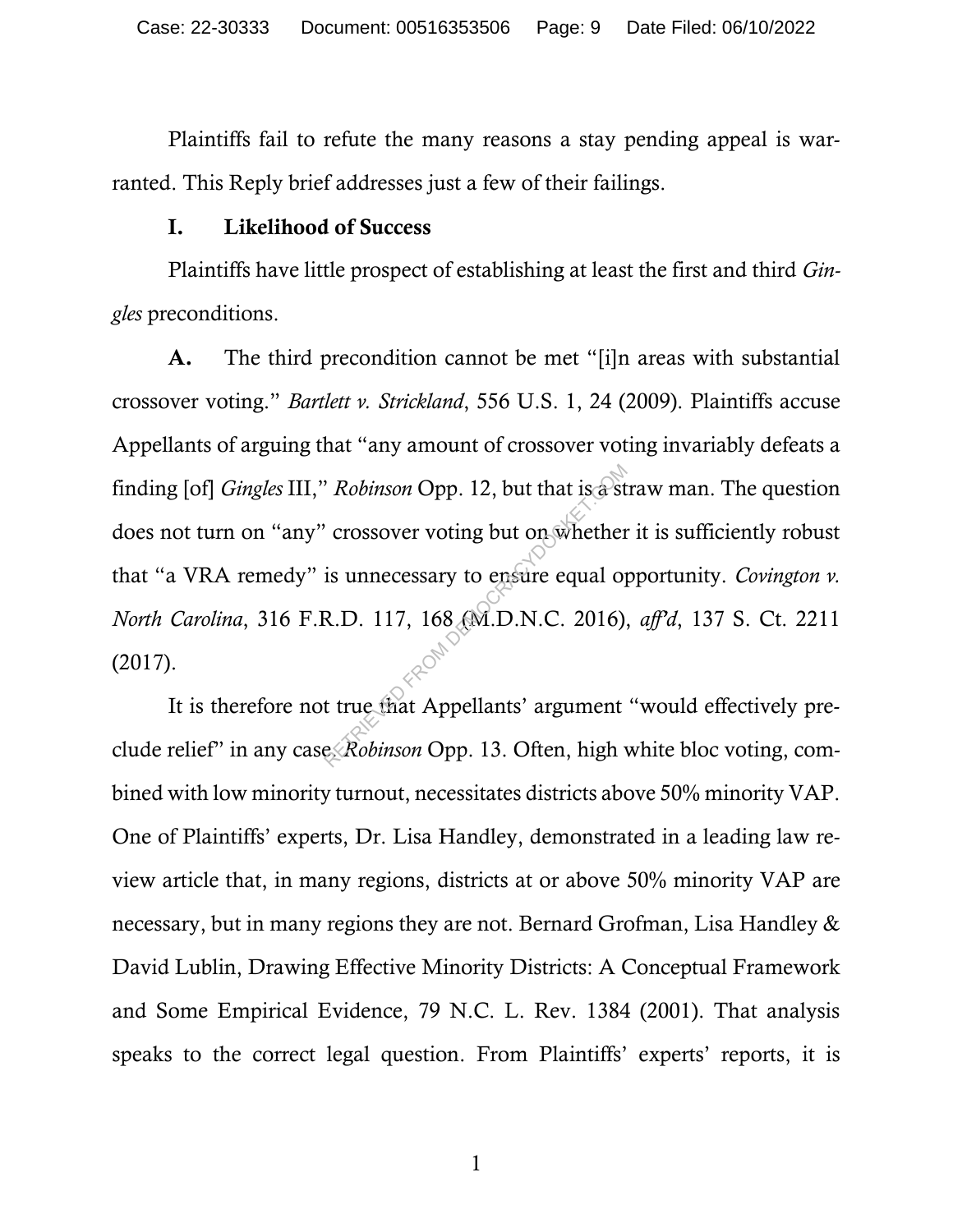undisputed that such an analysis would likely show that 50% BVAP districts are unnecessary to ensure equal Black electoral opportunity. Mot. 10-11.

B. Plaintiffs, however, say the correct legal analysis measures white bloc voting against "the actually enacted plan."<sup>1</sup> *Robinson* Opp. 13; *Gallmon* Opp. 17. But that argument contravenes two Supreme Court decisions and the *Covington* summary affirmance.

In *Bartlett*, the Supreme Court addressed whether Section 2 requires districts below 50% minority VAP and answered in the negative, reasoning that "[i]t is difficult to see how the majority-bloc-voting requirement could be met in a district where, by definition, white voters join in sufficient numbers with minority voters to elect the minority's preferred candidate." 556 U.S. at 16. Stated differently, where voting patterns support effective crossover districts, the third precondition is not met. The Court explained that, in regions where crossover districts can perform, "majority-minority districts would not be required in the first place." *Id.* at 14.<sup>2</sup> ow the majority-bloc-voting required<br>
inition, white voters join suffice<br>
e minority's preferred candidate.<br>
In particular explained that, in required in the Court explained that, in required that, in required that in the

Likewise, *Cooper v. Harris*, 137 S. Ct. 1455 (2017), which Plaintiffs rely on (*Robinson* Opp. 18), supports Appellants: it invalidated a majority-minority

<sup>&</sup>lt;sup>1</sup> The clean legal question presented in the brief defeats Plaintiffs' insistence that the clear-error standard applies. *Robinson* Opp. 12; *Galmon* Opp. 5. "This court reviews *de novo* the legal standards the district court applied to determine whether § 2 has been violated." *Fairley v. Hattiesburg*, 584 F.3d 660, 667 (5th Cir. 2009) (cleaned up).

<sup>&</sup>lt;sup>2</sup> *Bartlett*'s discussion of the third precondition was essential to its holding, and even if it were dictum, it would still command this Court's adherence. *See Gearlds v. Entergy Servs., Inc.*, 709 F.3d 448, 452 (5th Cir. 2013).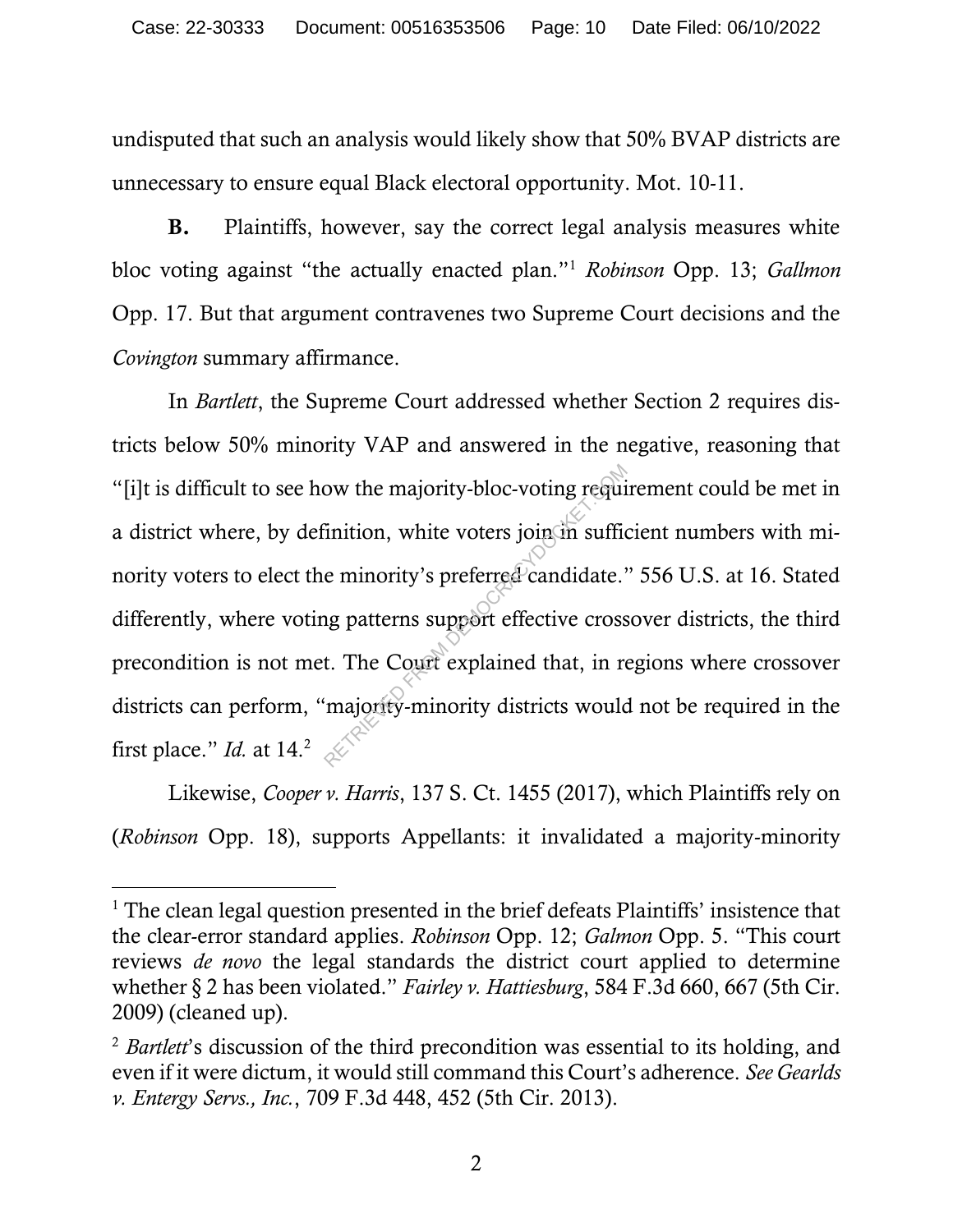district because voting patterns would support a functioning minority-crossover district. *Id.* at 1471-72. Plaintiffs suggest that, because evidence of crossover voting was drawn from an actual crossover district under the prior decade's plan, this supports their distinction between "hypothetical" and "actual." *Robinson*  Opp. 18. Not so. The crossover district in *Cooper* was hypothetical because the prior decade's plan was unconstitutionally malapportioned. The measure in *Cooper* was a hypothetical crossover district that might have replaced the former crossover district, and its "contours" were "nowhere specified." *Robinson* Opp. 16.

The same is true in *Covington*, which held that majority-minority districts are neither required nor justified under Section 2 unless "the candidate of choice of African-American voters would usually be defeated without a VRA remedy." 316 F.R.D. at 168. Plaintiffs' assertion that it is irrelevant whether "a hypothetical district…with a BVAP below 50% could be drawn that would allow Black voters the opportunity to elect candidates of choice," *Robinson* Opp. 16, stands rejected in *Covington*, which explained that the way to assess legally significant white bloc voting is through "[a] 'district effectiveness analysis" of the type discussed above. 316 F.R.D. at 169 n.46 (relying on another of Plaintiffs' experts, Dr. Lichtman, including for this argument). The court made clear that the problem was that the North Carolina legislature "never made any determination whether majority bloc voting existed at such a level that the candidate of choice of African-American voters would usually be defeated without a VRA remedy." *Id.* at 168. in *Covington*, which held that may intified under Section 2 unless "<br>bters would usually be defeated with its interval intiffs' assertion that it is irrelevant VAP below 50% could be drawn to the elect candidates of choic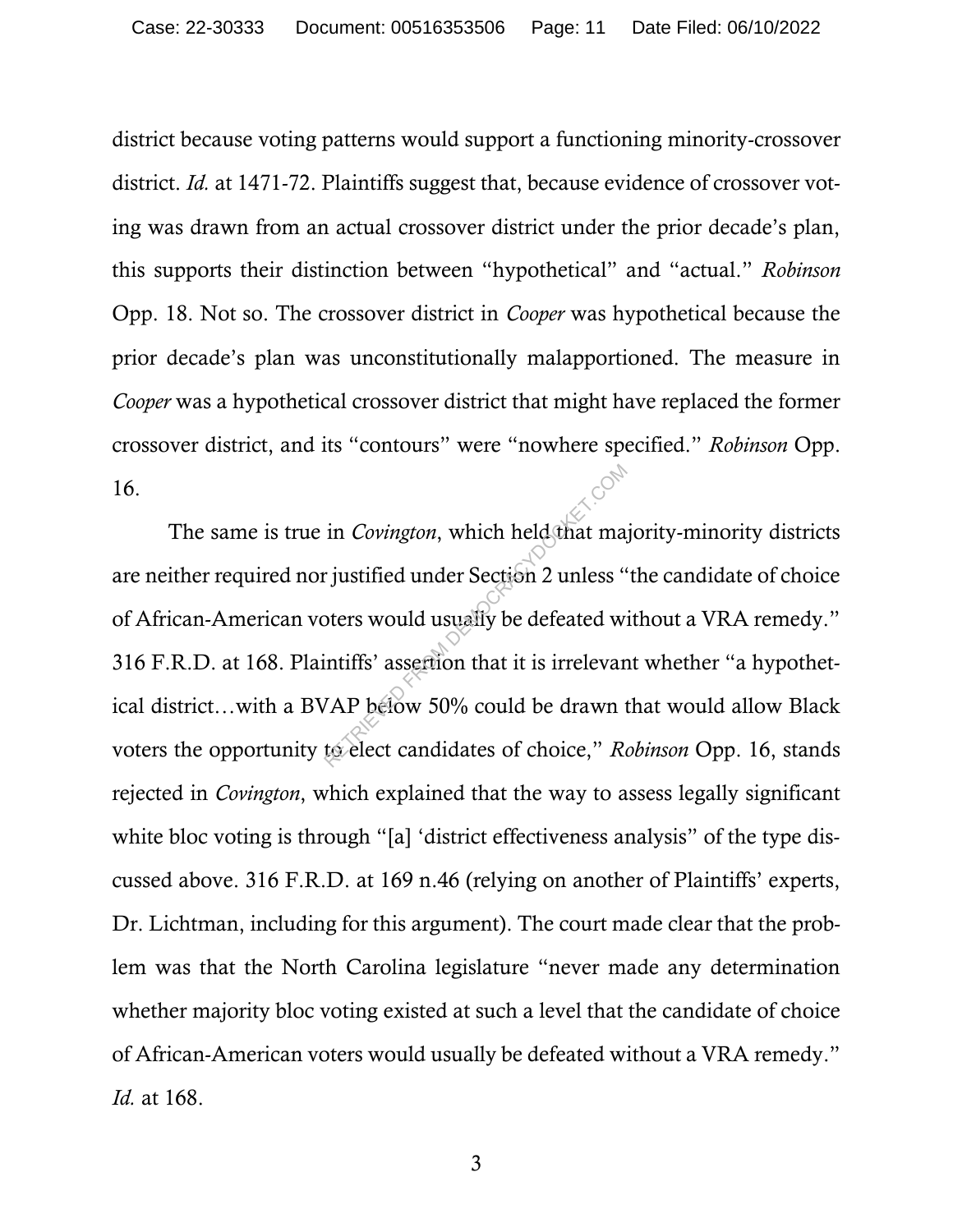C. Appellants' theory makes sense; Plaintiffs' does not. In Appellants' view, the question is whether a majority-minority district is necessary. If not, why would Section 2 command it? Plaintiffs' try to sidestep this problem by divorcing liability from remedy. *Robinson* Opp. 16. But liability and remedy under Section 2 "merge," *E. Jefferson Coal. for Leadership & Dev. v. Par. of Jefferson*, 926 F.2d 487, 492 (5th Cir. 1991), because no remedy means no right and vice versa, *Growe v. Emison*, 507 U.S. 25, 41 (1993).

Plaintiffs' theory would render redistricting impossible because, to justify the racial predominance necessary to create majority-minority districts, states must address the *Gingles* preconditions before they enact or use a plan. *See, e.g.*, *Wis. Legislature v. Wis. Elections Comm'n*, 142 S. Ct. 1245, 1249-50 (2022). Knowing whether white bloc voting is legally significant "under the actually enacted plan" would require future time-travel. *Robinson* Opp. 13. Legislatures must address the *Gingles* preconditions as to "a hypothetical district."<sup>3</sup> *Robinson* Opp. 16. Indeed, the *Galmon* Plaintiffs' assertion that "*defenses* under the Voting Rights Act" demand different legal inquiries from "affirmative Section 2 claims," *Galmon* Opp. 19, would complete this absurdity by creating scenarios where legislatures are forbidden from creating majority-minority districts (as in *Covington* and *Cooper*) that are legally required (as Plaintiffs say is true here). res preconditions before they enact<br>Elections Comm'n, 142-S. Ct. 1245,<br>voting is legally significant "und<br>ture time-travel. Robinson Opp. 13<br>ditions as to "a hypothetical distraintiffs' assertion that "defenses un

<sup>&</sup>lt;sup>3</sup> That point is underscored here, where Plaintiffs' rely solely on superimposed election results—which are hypothetical—on their alternative plans—which are hypothetical. To determine "what the right to vote *ought to be*" everyone concerned (court, litigants, legislatures) must consider the "hypothetical." *Reno v. Bossier Par. Sch. Bd.*, 528 U.S. 320, 334 (2000).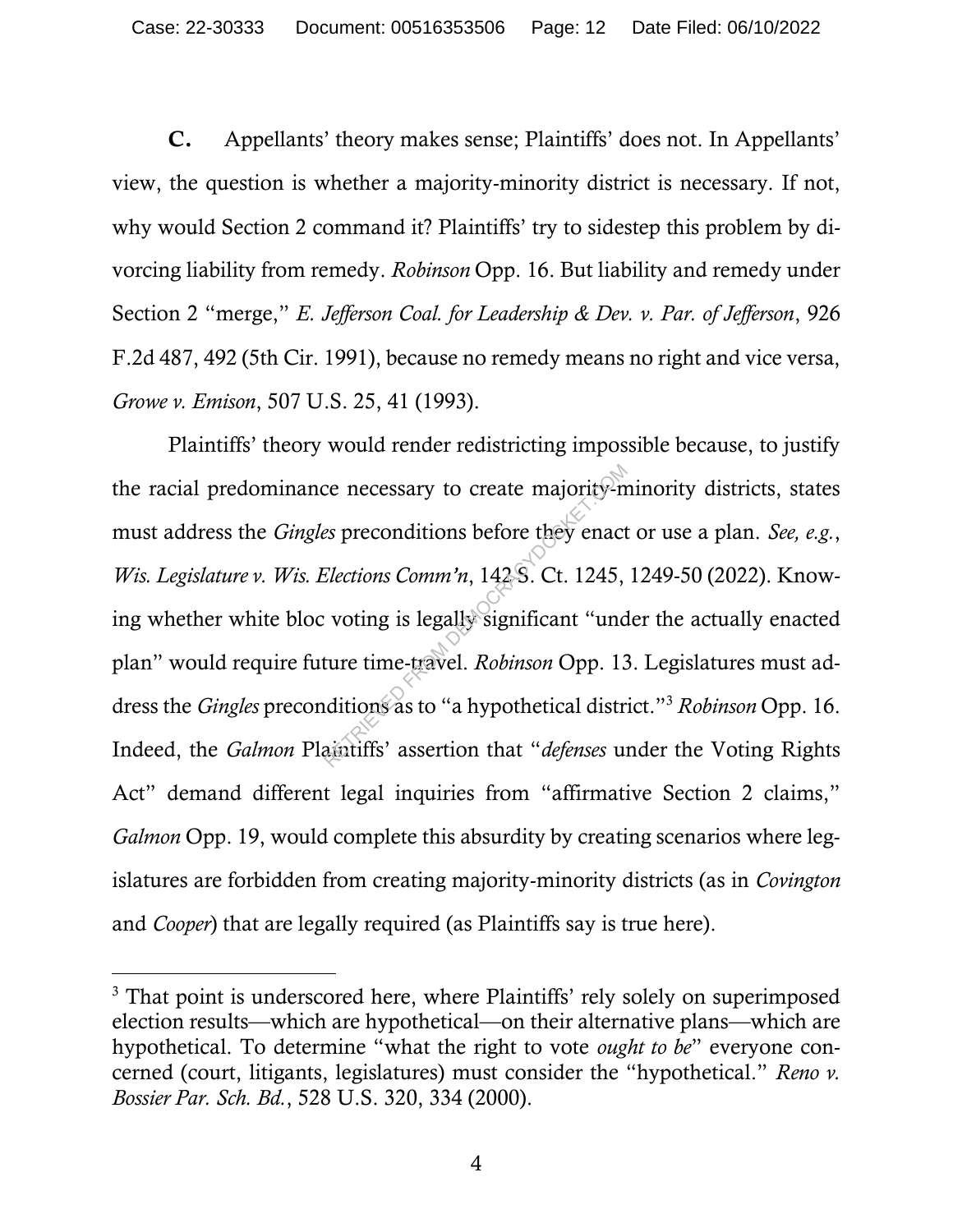Plaintiffs' theory would also overrule *Bartlett* by compelling states to draw crossover districts. Where crossover voting exists at the levels it does in Louisiana, the inevitable racial predominance of creating majority-minority districts could not be justified due to the fact that the state could have drawn performing crossover districts, as occurred in *Covington* and *Cooper*. But—as Plaintiffs would have it here—where a legislature avoided racial predominance and allowed lines to fall where they may, it would incur Section 2 liability if minority VAP levels fell outside of the functioning crossover-district range. The only way for a redistricting authority to satisfy both the VRA and the Equal Protection Clause would be to draw crossover districts. That would contravene the Supreme Court's "holding that § 2 does not require crossover districts." *Bartlett*, 556 U.S. at 23.

D. This appeal is also likely to succeed on the first precondition. Plaintiffs acknowledge "using a threshold of 50% Black voting age population," *Robinson* Opp. 24, and the Supreme Court in *Cooper* found that this amounts to predominance, 137 S. Ct. at 1468-69. Plaintiffs' reliance on *Bartlett* as an excuse, *Robinson* Opp. 24, forgets that the legislature's reliance on *Bartlett* in *Covington* was *evidence of predominance*. 316 F.R.D. at 130. sfy both the VRA and the Equal P<br>districts. That would contravene<br>not require crossover districts." *B*<br>is also likely to succeed on the fi<br>ig a threshold of 50% Black voting<br>Supreme Court in *Cooper* found the at 1468-69.

Plaintiffs also repeat the district court's odd conclusion that the predominance test does not apply to remedial plans because they are prepared by "private parties," *Robinson* Opp. 24 (citing Op. 116), and this might have merit except for the detail that Plaintiffs obtained a command from one *government*  actor (the court below) to another (the Legislature) "to enact a remedial plan" with "an additional majority-Black congressional district." Op. 2. When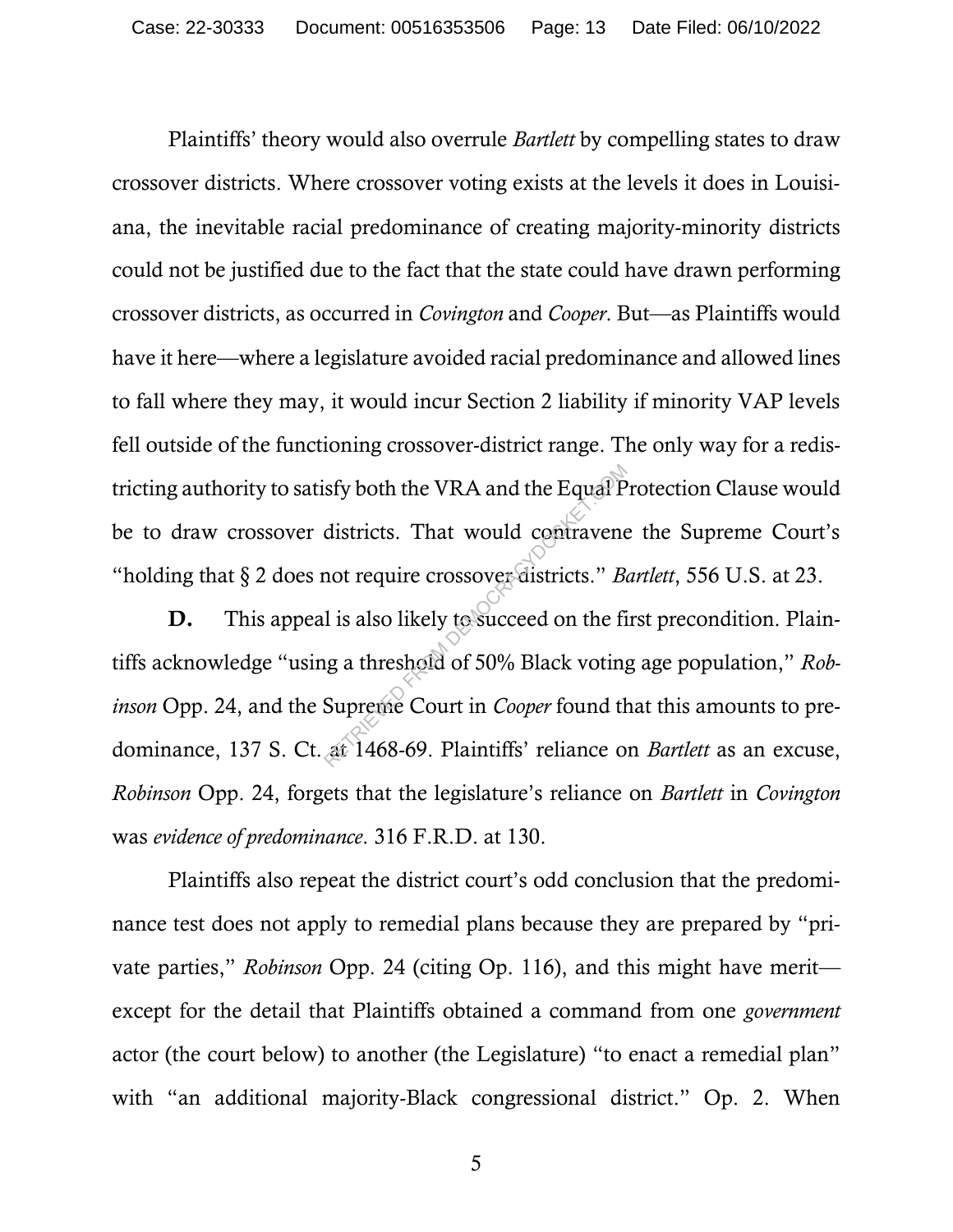Plaintiffs go to court and demand the government impose a law on the public, they must accept the constitutional limits that constrain the government.

There is also no merit in Plaintiffs' argument that the Court should defer to the district court's findings that race did not predominate. The district court found that race was used "to draw a district exceeding 50% BVAP," Op. 112, and that is what predominance means, regardless of the semantic disputes Plaintiffs try to raise. The racial-predominance standard is a legal standard that must be applied properly. *See Bethune-Hill v. Va. State Bd. of Elections*, 137 S. Ct. 788, 800 (2017) (remanding for retrial under "the proper standard"). It was not applied properly here.

Factually, it strains credulity to claim that race was not Plaintiffs' predominant, non-negotiable goal. All *six* of Plaintiffs' illustrative plans got their second majority-Black district by combining East Baton Rouge with the Delta Parishes. Dist.Ct.Dkt.160-1, at 127:9-18, 217:24-218:6. Plaintiffs' mapmaking experts admitted they knew of *no other way to draw the map* to yield two majority-Black districts, *id*. 130:1-9, 131:24-132:4, 220:23-221:6, and the *only* historical example they knew of those far-flung populations being drawn together: the 1990s-era gerrymander struck down in *Hays, id*. 139:13-142:2, 222:12-19. The racial design of these districts is clear. for retrial under "the proper stand<br>
ms credulity to claim that race was<br>
oal. All *six* of Plaintiffs' illustrativ<br>
by combining East Baton Rouge<br>
27:9-18, 217:24-218:6. Plaintiffs'<br>
cother way to draw the map to yie

### II. The Equities

Legislative Appellants' motion explains why the equities favor—indeed, compel—a stay. Mot. 15-20. Plaintiffs' responses lack merit.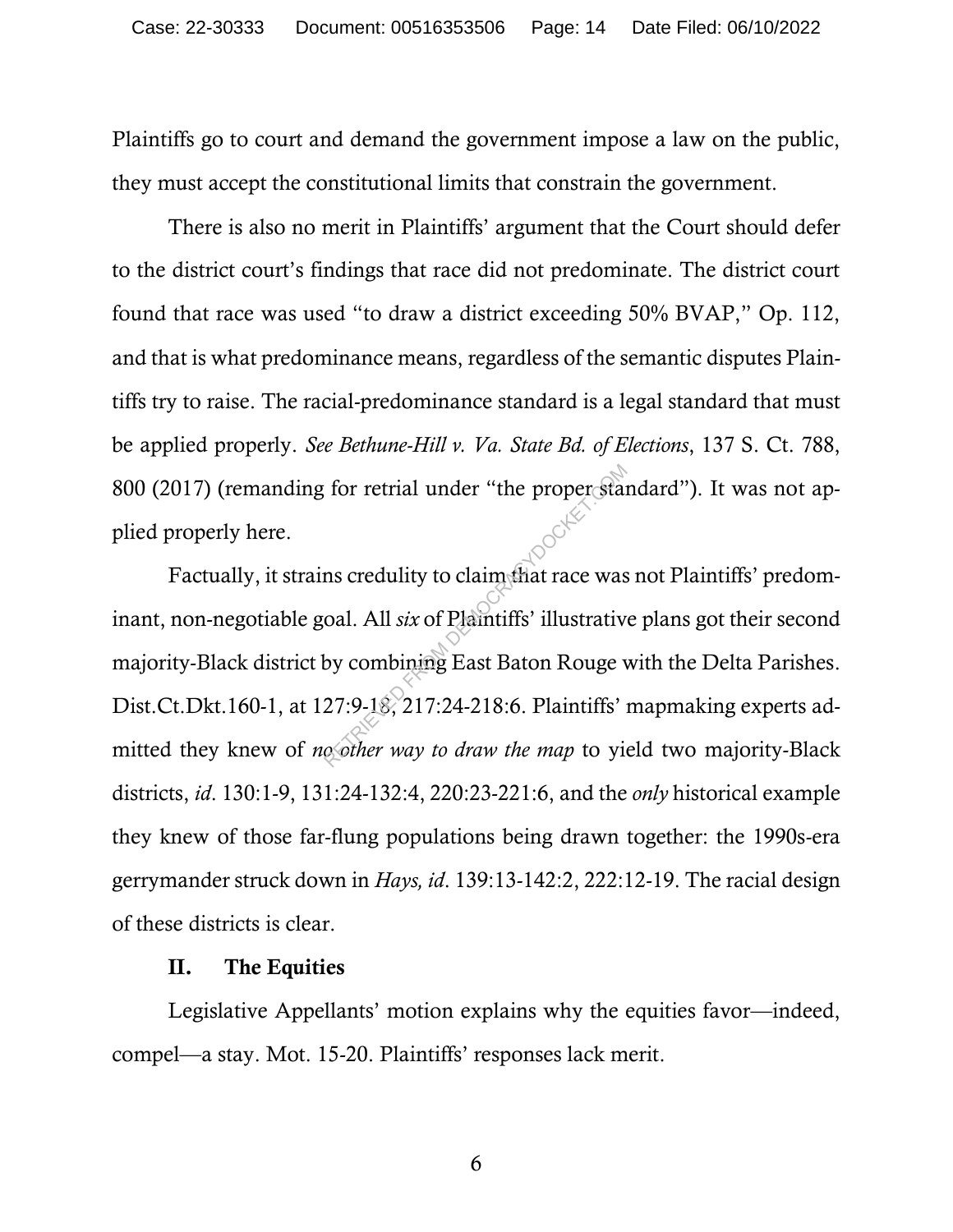A. Plaintiffs (*Galmon* Opp. 24-25; *Robinson* Opp. 34-35) echo the district court's assertion that, because of statements in prior state-court litigation, "Defendants' argument that they will be irreparably harmed absent a stay is disingenuous." Mot. Ex. C at 2. But as a *matter of law*, irreparable harm follows from an injunction against a state statute. *Tex. Democratic Party v. Abbott*, 961 F.3d 389, 411 (5th Cir. 2020). Plaintiffs do not deny that, without a stay, the enacted plan will not govern the November election, which is *per se* irreparable harm. *See Veasey v. Perry*, 769 F.3d 890, 896 (5th Cir. 2014). Their arguments that the irreparable-harm element is not met are foreclosed. *Galmon* Opp. 22-30.

B. Additionally, the assertions of Legislative Appellants that Plaintiffs regard as incompatible with their *Purcell* argument have no relevance here, and Plaintiffs ignore *their own* assertions in the same litigation, which confirm that *Purcell* bars the injunction below. m element is not met are forecless<br>ly, the assertions of Legislative A<br>with their *Purcell* argument have<br>wn assertions in the same litigation<br>on below.<br>the same lawyers here, brought the same lawyers here, brought

To begin with context: in the state-court suit at issue, many of the *Robinson* Plaintiffs, represented by the same lawyers here, brought suit in March 2022 asking a state court to draw a congressional plan to govern 2022 elections because, Plaintiffs alleged, the Legislature and Governor had reached "impasse" and would be unable to pass a new plan in time to conduct 2022's elections. The suit was filed after the Governor vetoed the Legislature's redistricting bills, but before the legislative override. Legislative Appellants intervened and argued the dispute was not ripe because—as of March 25—there remained time for the Legislature to enact a plan to govern the 2022 election. Dist.Ct.Dkt.169-139, at 5-8. Plaintiffs and the court below view that as conceding away *Purcell* in this case,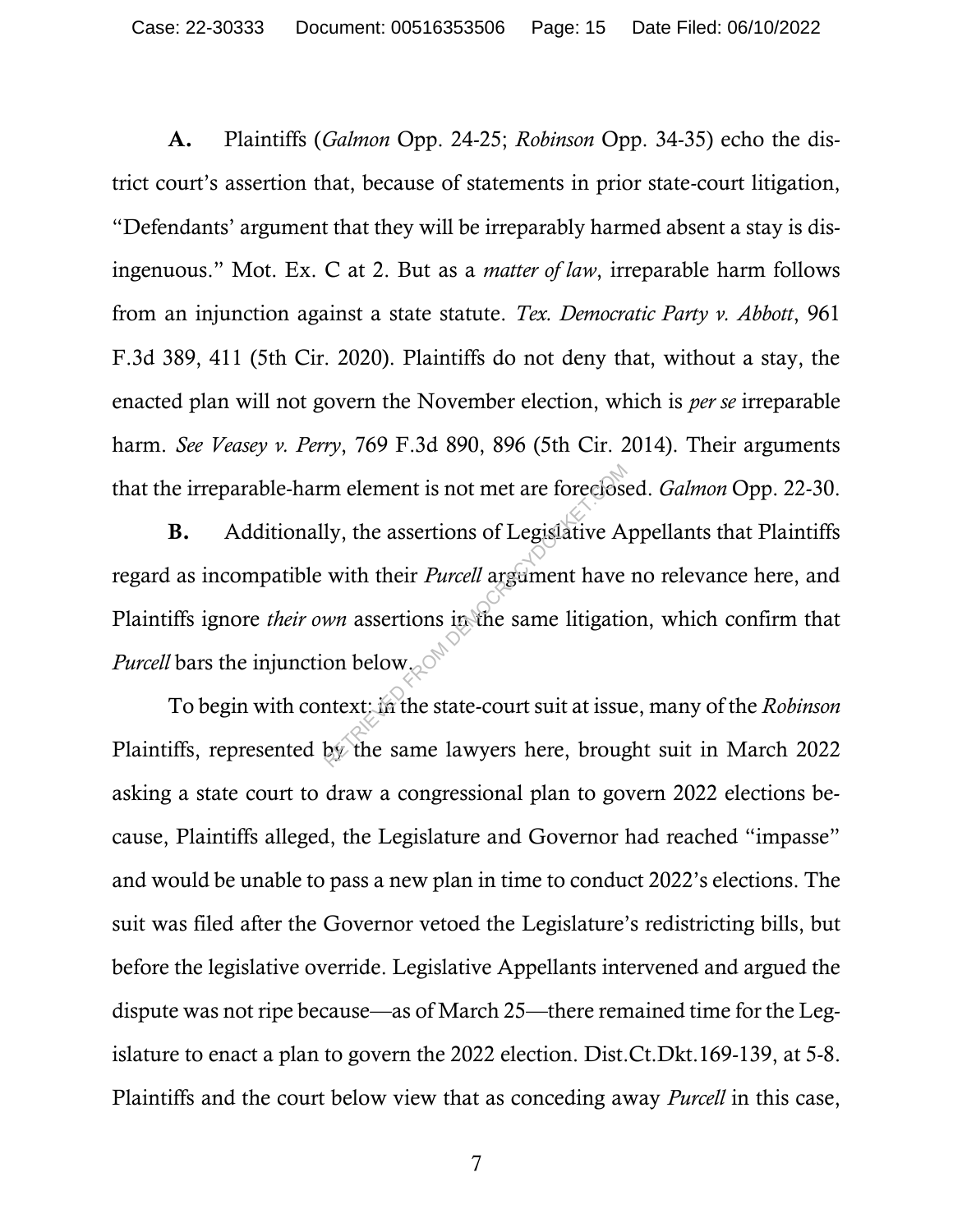but assertions made on March 25, 2022, *id.* at 12, regarding "predictions about the *future*," *id.* at 6, do nothing like that.

First, in explaining why an "impasse" had not been reached during March 2022, Legislative Appellants identified certain opportunities the *Legislature* might use to enact a plan in the *near* future—including the March 30 veto-override session and the 2022 Regular Legislative Session to end June 6. *Id.* at 6-7. The arguments, read as a whole, contemplated a timeline where a plan would be in place by late spring or early summer. *Id.* at 6-8. In impasse litigation, legislative passage of a redistricting bill moots the litigation, so there would be no subsequent proceedings. By contrast, in this case, the court's June 6th injunction—issued after a 24-day delay that ran out the clock on the Regular Legislative Session—must now be followed by a remedial process that offers no realistic possibility of a new plan for an unknown quantity of time, and no time for appellate review of liability or remedy prior to the 2022 elections. *See* Mot. 18. districting bill moots the litigation<br>s. By contrast, in this case, the c<br>day delay that ran out the clock of<br>which are dial proces<br>in for an unknown quantity of tir<br>ty or remedy prior to the 2022 ele<br>sse lawsuit did not i

Second, the impasse lawsuit did not implicate the reliance interests at issue here. In the impasse case, a plan had not yet been enacted, so the State's election administrators had not already implemented a plan and educated the public about it. *See* SOS Mot. 14-20. Legislative Appellants certainly did not represent in the impasse case that, if a plan *were* enacted *and implemented*, an injunction calling for a new redistricting process would be proper or feasible.

All that aside, Plaintiffs are employing selective memory, forgetting that those Plaintiffs who participated in the impasse case vigorously disagreed with Legislative Appellants and told the state court that, unless it immediately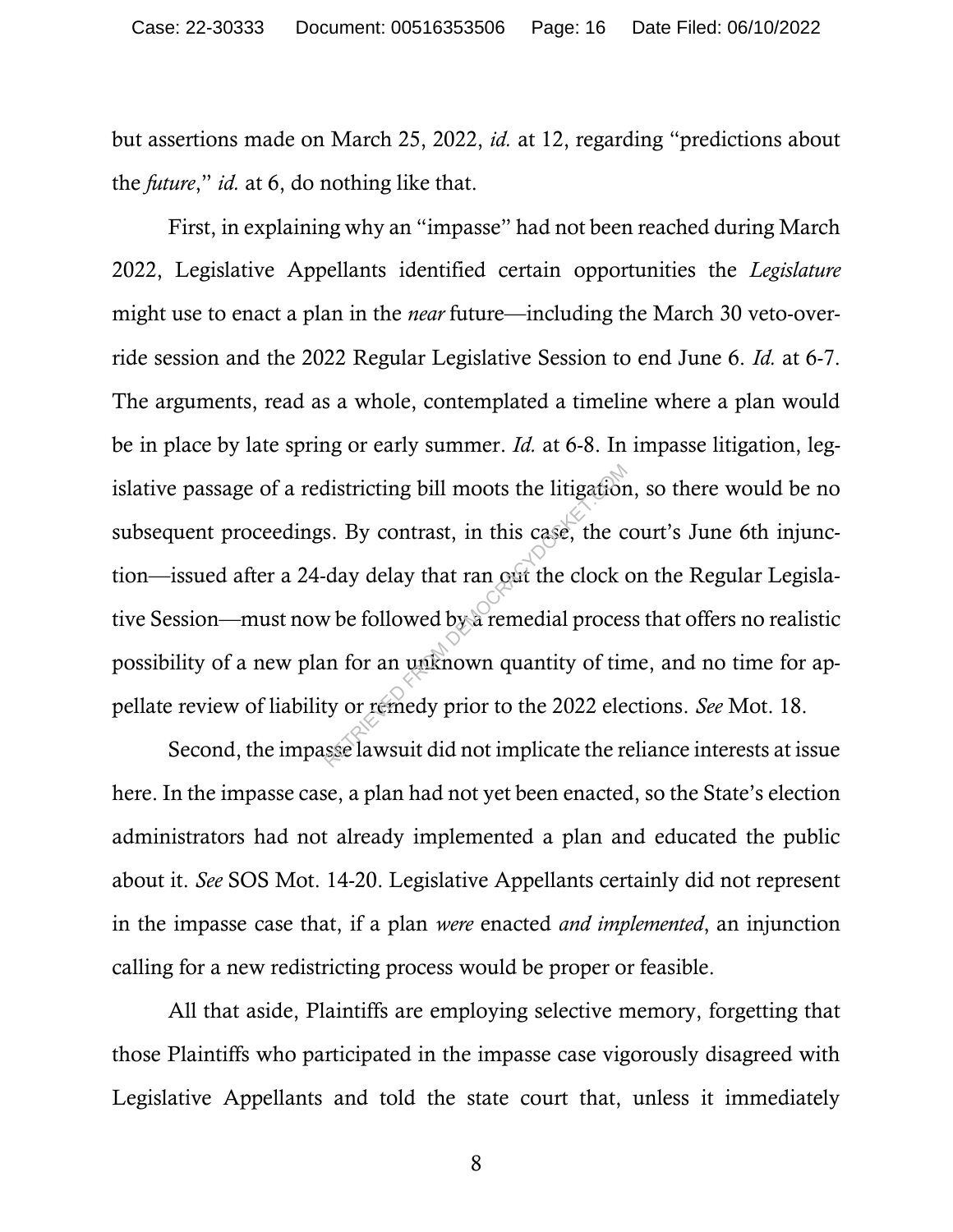fashioned a plan, "[t]here would be no assurance that a properly apportioned map will be in place by the time the candidate qualifying period begins in July 2022, or even by the November election." Ex. D (attached hereto) at 2. Plaintiffs told that court, in March 2022, that "to ensure that redistricting is completed in time for the November 2022 elections, the Court must begin now." Ex. E (attached hereto) at 7. Plaintiffs argued that the July 20, 2022 candidate qualifying period was "rapidly approaching," Ex. D at 1, 10, and that a new plan could not wait until June 6, because the process "would have to be compressed into a matter of days," "make it difficult or even impossible for the Court to seriously consider the issues presented much less for the appellate courts to review any ruling," and "create a serious risk that Plaintiffs and other Louisiana voters will be without a constitutional map when the July 20, 2022 qualifying period arrives, or even before the November election." *Id.* at 6-7. They argued that delay (measured from March 2022) "could result in last-minute decisions that would invariably create uncertainty and confusion for voters and State officials who must manage the election." *Id.* at 2; *see id*. at 9 (contending that waiting until June or July to impose a plan, if even feasible on "such an expedited timeline," would pose "an enormous burden" and "potentially result in last-minute decisions" creating "unnecessary confusion and uncertainty."). ifficult or even impossible for the<br>ed much less for the appellate co<br>ous risk that Plaintiffs and other I<br>al map when the July 20, 2022 qu<br>ember election." *Id.* at 6-7. They a<br>amber election." *Id.* at 6-7. They a<br>yeard

Assertions to that effect in March 2022 are all the more incompatible with their position here because the march of time cuts against them. Thus, if any litigants here "painted a very different picture" in the impasse case "than the one they paint for this Court," Op. 146, it is Plaintiffs.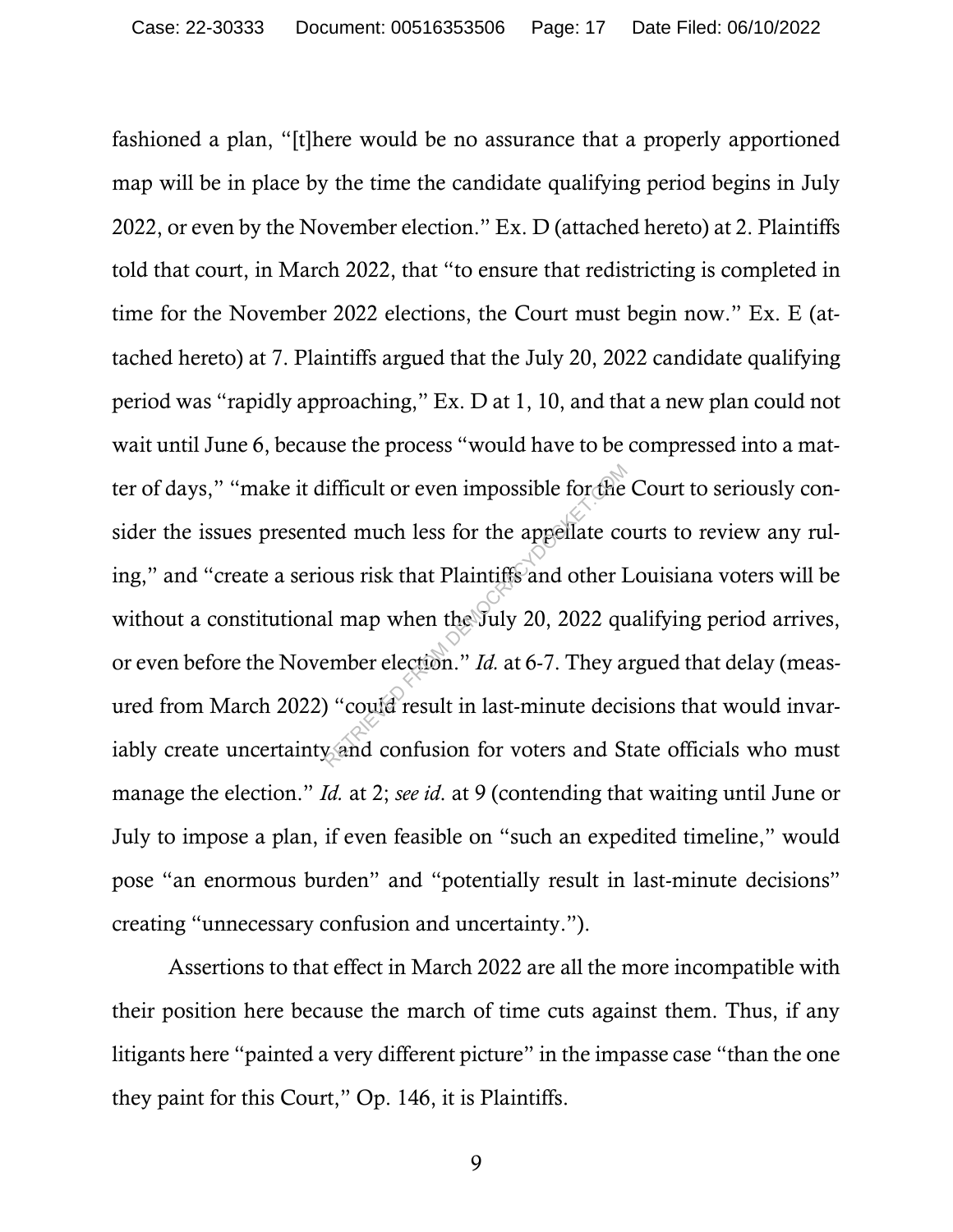C. Plaintiffs acknowledge the *Purcell* principle and the Supreme Court's recent stay order, which turned on that principle. *Merrill v. Milligan*, 142 S. Ct. 879 (2022). Plaintiffs' efforts to distinguish *Merrill* only confirm the similarities. They assure the Court that "Election Day will not occur for another five months," *Robinson* Opp. 31, but that just echoes the *Merrill* dissent's complaint that "the primary date is in late May, about four months from now." 142 S. Ct. at 888. The timing here cannot be distinguished: a January injunction was prohibited in *Merrill* as to a May election, so a June injunction here must be prohibited as to a November election.

Plaintiffs erroneously look to *Wisconsin Legislature* to assess *Purcell*, but that case did not even mention *Purcell*. 142 S. Ct. at 1247-51. That is not surprising, since the Court was reviewing the Wisconsin Supreme Court's decision adopting a redistricting plan, and the Supreme Court does not view *Purcell* as shielding lower-court orders from its appellate review on federal questions. *See Republican Nat'l Comm. v. Democratic Nat'l Comm.*, 140 S. Ct. 1205, 1207 (2020); *Texas Democratic Party*, 961 F.3d at 412 (articulating this principle). election.<br>
usly look to *Wisconsin Legislature* t<br>
ion *Purcell*. 142 S. Ct. at 1247-51.<br>
viewing the Wisconsin Supreme<br>
and the Supreme Court does not v<br>
is appellate review on federal q<br>
tieNat'l Comm., 140 S. Ct. 1205,

### **CONCLUSION**

The Court should stay the injunction below pending appeal.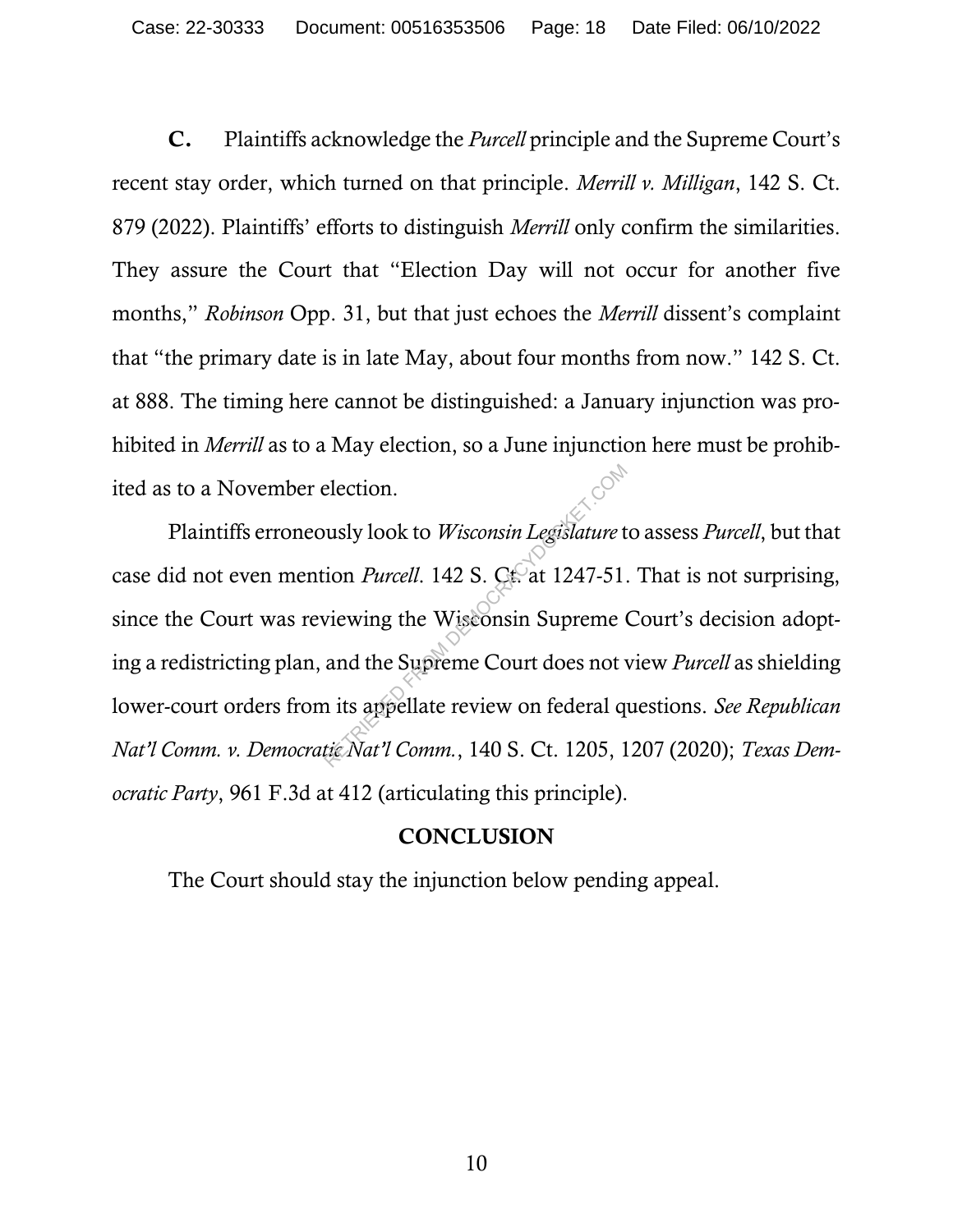Dated: June 10, 2022 */s/ Richard B. Raile*

MICHAEL W. MENGIS BAKER & HOSTETLER LLP 811 Main Street, Suite 1100 Houston, TX 77002

PATRICK T. LEWIS BAKER & HOSTETLER LLP 127 Public Square, Suite 2000 Cleveland, OH 44114

RICHARD B. RAILE KATHERINE L. MCKNIGHT E. MARK BRADEN RENEE M. KNUDSEN BAKER & HOSTETLER LLP Washington Square, Suite 1100 1050 Connecticut Avenue, N.W. Washington, DC 20036 (202) 861-1711 rraile@bakerlaw.com

ERIKA DACKIN PROUTY BAKER & HOSTETLER LLP 200 Civic Center Dr., Suite 1200 Columbus, OH 43215

S for Clay Schexnayder and Patrick P

*Attorneys for Clay Schexnayder and Patrick Page Cortez*